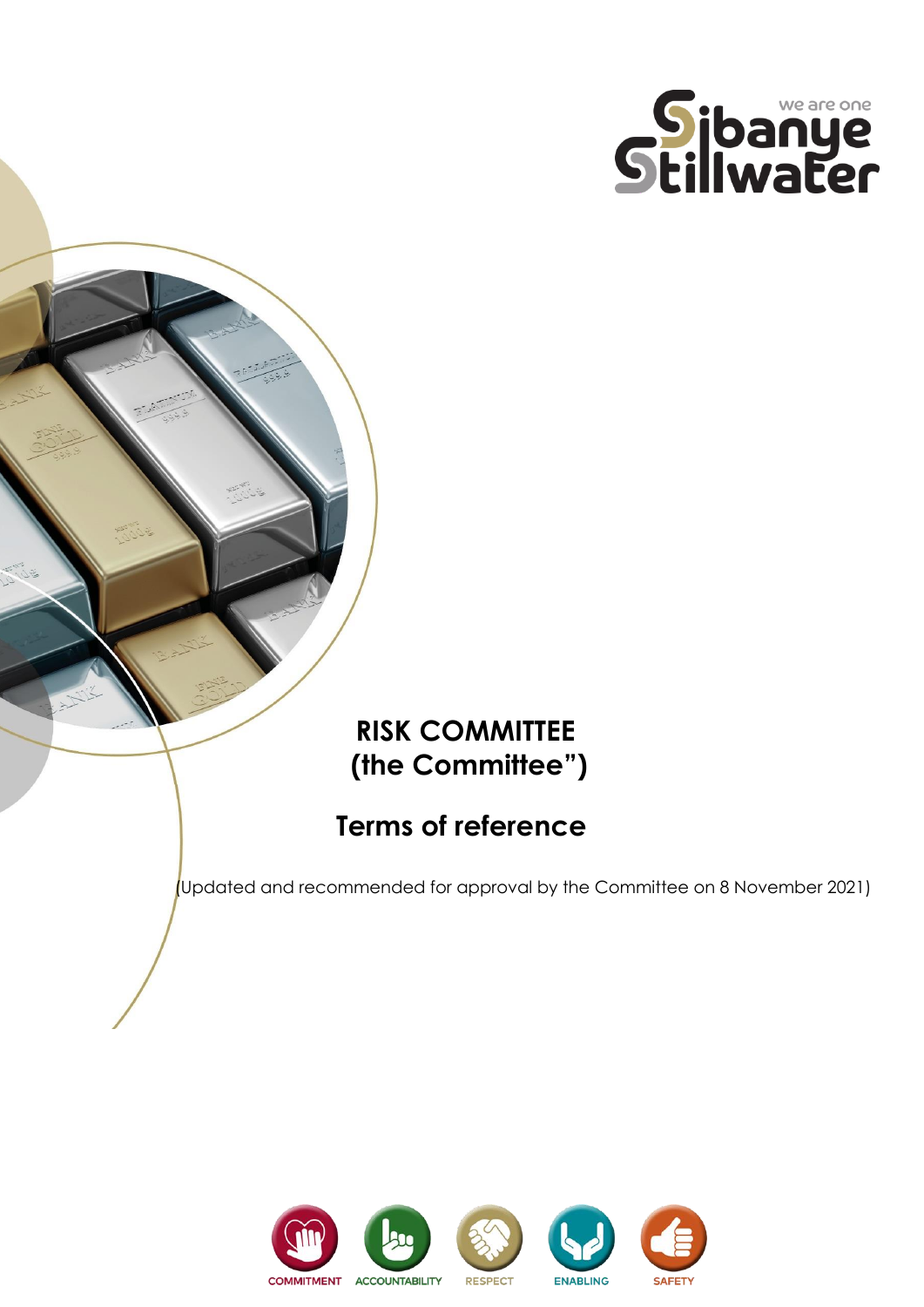

#### 1. **AUTHORITY AND FORMATION**

- 1.1. The Committee has been established by the Board of Sibanye Stillwater Limited ("Sibanye-Stillwater", or the "Company" or the "Group") to assist the board of directors ("Board") in ensuring that management implements appropriate risk management processes and controls.
- 1.2. The Committee acts in accordance with its delegated authority of the Board, as recorded in these terms of reference, and is accountable to the Board. To this end the Committee must make recommendations for approval by the Board.
- 1.3. The Committee shall establish an annual work plan for each year to ensure that all relevant matters are covered by the agendas of the meetings planned for the year.
- 1.4. The Committee shall annually undertake a self-assessment of its performance.
- 1.5. These terms of reference are subject to the provisions of the Companies Act, 2008, as amended (the "Act") and the Memorandum of Incorporation of Sibanye-Stillwater, as well as any other applicable law or regulatory provision.

## 2. **MEMBERSHIP**

- 2.1. The Committee shall comprise at least three directors, of whom a majority shall be independent non-executive directors. Members of the Committee shall be appointed and may be removed by the Board, on the recommendation of the Nominating and Governance Committee.
- 2.2. One or more members shall have joint membership of both Audit and Risk Committees for more effective functioning.
- 2.3. The Company Secretary or their designee shall act as secretary to the Committee.
- 2.4. Suitably qualified persons may be invited to attend Committee meetings or consulted by the Committee from time to time to render such specialist services as may be necessary to assist the Committee in its deliberations on any particular matter. Such persons do not form part of the quorum for Committee meetings and shall not be entitled to vote at Committee meetings.
- 2.5. The Chairperson of the Committee ("Committee Chair") (or in his or her absence, an alternative member of the Committee) shall be present at Sibanye-Stillwater's annual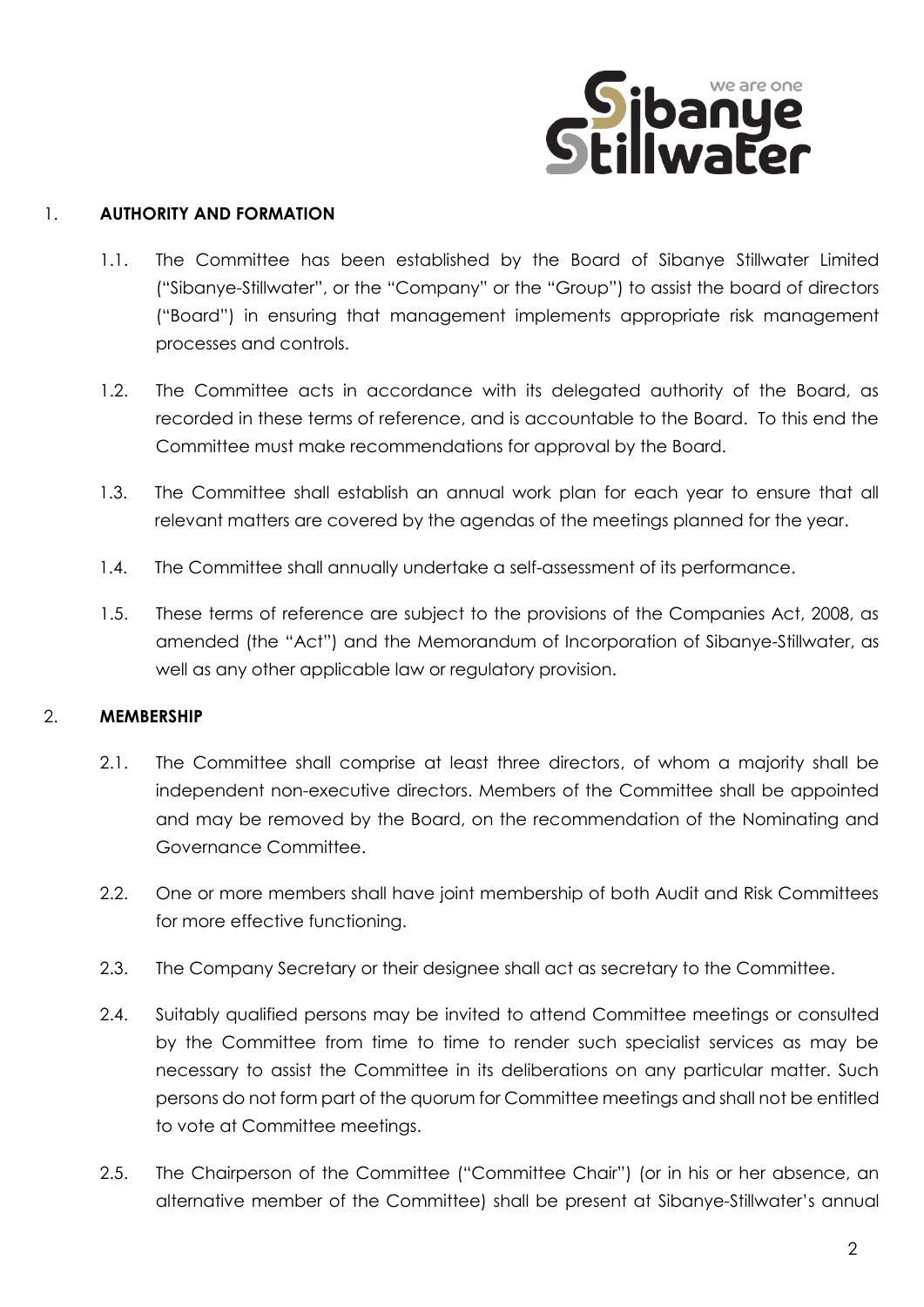

general meeting to assist the Chairman of Sibanye-Stillwater in answering questions concerning risk matters.

#### 3. **MEETINGS**

- 3.1. The Committee shall meet at least three times a year; provided that the Committee Chair or any other member of the Committee may call a meeting at any other time as needed. The Committee shall report to the Board of Sibanye-Stillwater on its activities at the Board meeting following each Committee meeting.
- 3.2. The notice of each meeting of the Committee, confirming the venue, time and date and enclosing an agenda of items to be discussed, shall be forwarded to each member of the Committee at least five working days prior to the date of each meeting.
- 3.3. Three members present in person or via telecommunication facilities shall constitute a quorum for a Committee meeting.
- 3.4. Where the Committee Chair is not present within 15 minutes of the time stipulated for a Committee meeting, the Committee members present at the meeting must elect one of them to chair that meeting.
- 3.5. A meeting of the Committee may be conducted by electronic communication and/or one or more members may participate in a meeting of the Committee by electronic communication so long as the electronic communication facility employed ordinarily enables all persons participating in that meeting to communicate concurrently with each other without an intermediary, and to participate effectively in the meeting.
- 3.6. Each member of the Committee has 1 vote on a matter before the Committee and a majority of the votes cast on a resolution is sufficient to approve that resolution.
- 3.7. In the case of a tied vote the Committee Chair may not cast a deciding vote even if the Committee Chair did not initially have or cast a vote and the matter being voted on fails.
- 3.8. A round robin resolution of members shall be as valid and effectual as if it had been passed at a meeting of the Committee duly called and constituted, provided that each member has received notice of the matter to be decided upon and that the majority of the members have voted in favour of the matter. A round robin resolution may be executed in any number of counterparts and will have the same effect as if the signatures on the counterparts were on a single copy of the round robin resolution.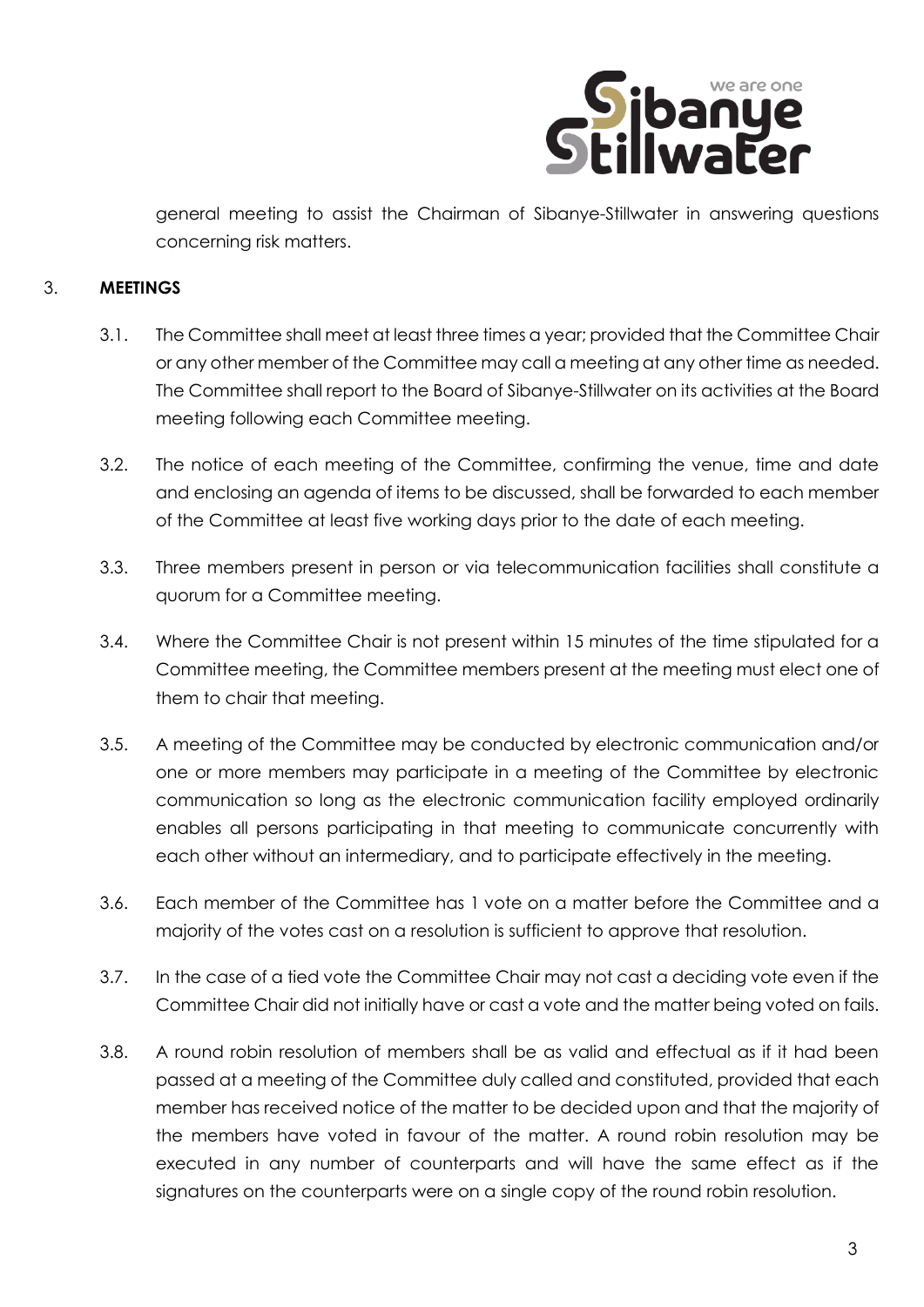

3.9. Minutes of the Committee meetings will be prepared and retained by the Company Secretary. These minutes shall be circulated to all members of the Committee within two weeks of the date of each meeting and, thereafter, shall be reviewed and approved by the members of the Committee.

## 4. **DUTIES OF THE COMMITTEE**

The Committee shall discuss with management and the independent auditor Sibanye-Stillwater's policies with respect to risk assessment and risk management, including the guidelines and policies that govern management's assessment and management of risk. The Committee shall be responsible for the following:

- 4.1 Ensuring that the effective risk management policies and strategies are in place and are recommended to the Board for approval.
- 4.2 Reviewing the adequacy of the risk management charter, policy and plan.
- 4.3 Approval of the Company's risk appetite, risk tolerance, risk identification and assessment methodologies.
- 4.4 Reviewing of the parameters of the Company's risk/reward strategy, in terms of the risk appetite and tolerance relative to reward. Ensuring that risks are quantified where practicable.
- 4.5 Reviewing and approval of the risks identified on a qualitative basis, according to probability and seriousness.
- 4.6 Reviewing of the effectiveness and efficiency of the Enterprise Risk Management ("ERM") system within the Company and be assured that material risks are identified and that appropriate risk management processes are in place, including the formulation and subsequent updating of appropriate Company policies.
- 4.7 Ensuring that appropriate resources are directed towards areas of high risk.
- 4.8 Regularly receiving a register of the Company's key risks and potential material risk exposures. Reporting to the Board any material changes and/or divergence to the risk profile of the Company.
- 4.9 Monitoring of the implementation of operational and corporate risk management plans.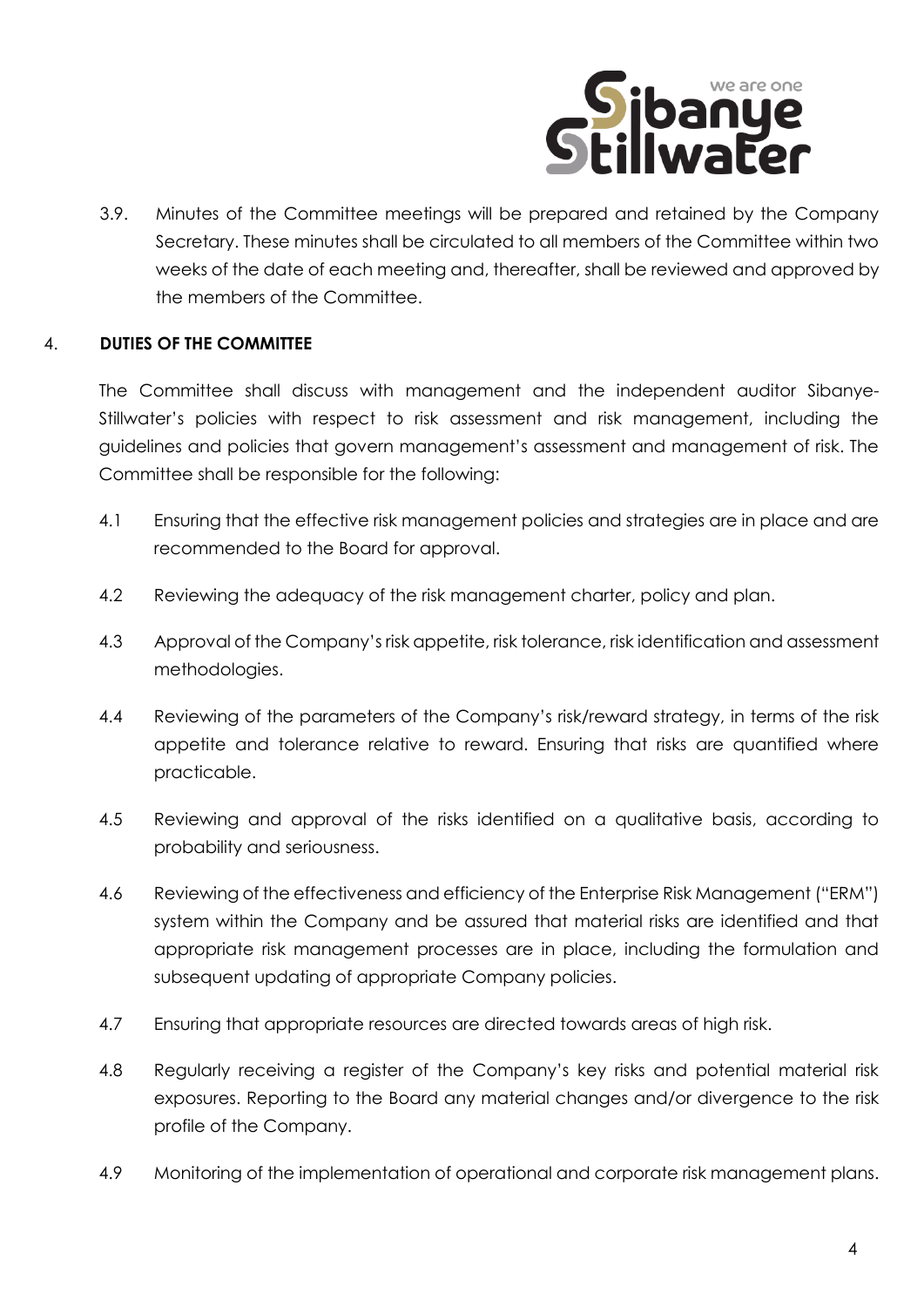

- 4.10 Reviewing of the insurance and other risk transfer arrangements and consider whether appropriate coverage is in place by reviewing the internal auditors' report.
- 4.11 Reviewing of the business contingency planning process within the group of entities of which Sibanye-Stillwater forms part and be assured that material risks are identified and that appropriate contingency plans are in place.
- 4.12 Reviewing and where necessary recommending actions for improvement and outstanding actions on risk management plans for the Company.
- 4.13 Conducting a formal risk assessment at least once a year, which should be continually reviewed, updated and applied.
- 4.14 Reviewing the Company's sustainability risk on a regular basis.
- 4.15 Providing the Board with a detailed and timely ERM report as presented by management.
- 4.16 Annually review the risk management charter for recommendation to the Board for approval.
- 4.17 Exercise ongoing oversight of risk management and, in particular, oversee that it results in the following:
	- 4.17.1 Pursuant to King IV, an assessment of risks and opportunities emanating from the triple context in which Sibanye-Stillwater operates and the capitals that the Group uses and affects;
	- 4.17.2 An assessment of the potential upside, or opportunity, presented by risks with potentially negative effects on achieving the Group's objectives;
	- 4.17.3 An assessment of the Group's dependence on resources and relationships as presented by the various forms of capital; and
	- 4.17.4 Integration and embedding of risk management in the business activities and the culture of the organisation.
- 4.18 Exercise ongoing oversight over the management of stakeholder risk as an integral part of the Group-wide risk management.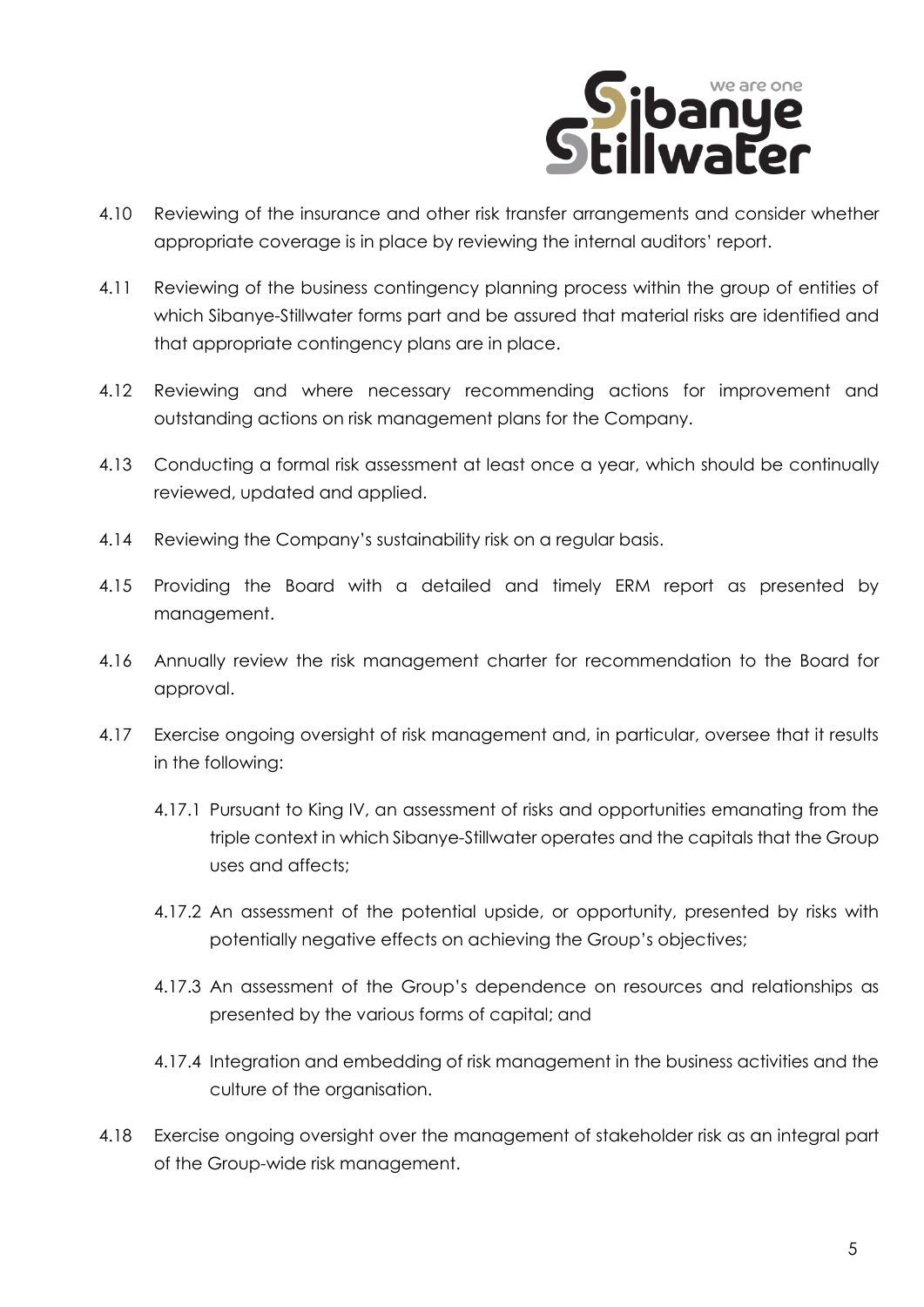

- 4.19 Assessing the need to receive periodic independent review of the effectiveness of the risk management.
- 4.20 Reviewing and approving risk related disclosures in the Integrated Annual Report and annual report filed on Form 20-F.

#### 5. **REMUNERATION**

- 5.1. Having regard to the functions performed by the members of the Committee, in addition to their functions as directors on the Board and in relation to the activities of the Committee, members of the Committee may be paid such remuneration for serving on the Committee as shall be recommended by the Remuneration Committee and, to the extent required by the Act, approved by the shareholders of Sibanye-Stillwater at a general meeting.
- 5.2. Such remuneration shall be in addition to the remuneration such directors receive for service on the Board and on committees. The Committee Chair may receive a fee in addition to such remuneration as from time to time recommended by the Remuneration Committee and, to the extent required by the Act, approved by the shareholders of Sibanye-Stillwater at a general meeting.

#### 6. **CONDUCT OF COMMITTEE MEMBERS**

Committee members are expected to:

- 6.1. Act in the Company's best interests, in good faith and with integrity and adhere to all relevant legal standards of conduct.
- 6.2. Avoid conflicts of interest between their personal affairs and those of the Company or, where unavoidable, disclose any such conflict or potential conflict.
- 6.3. Disclose any information they may be aware of that is material to the Company and of which the Board is not aware, unless such director is bound by ethical or contractual obligations of non-disclosure.
- 6.4. Keep all information learned by them, in their capacity as Committee members, strictly confidential.